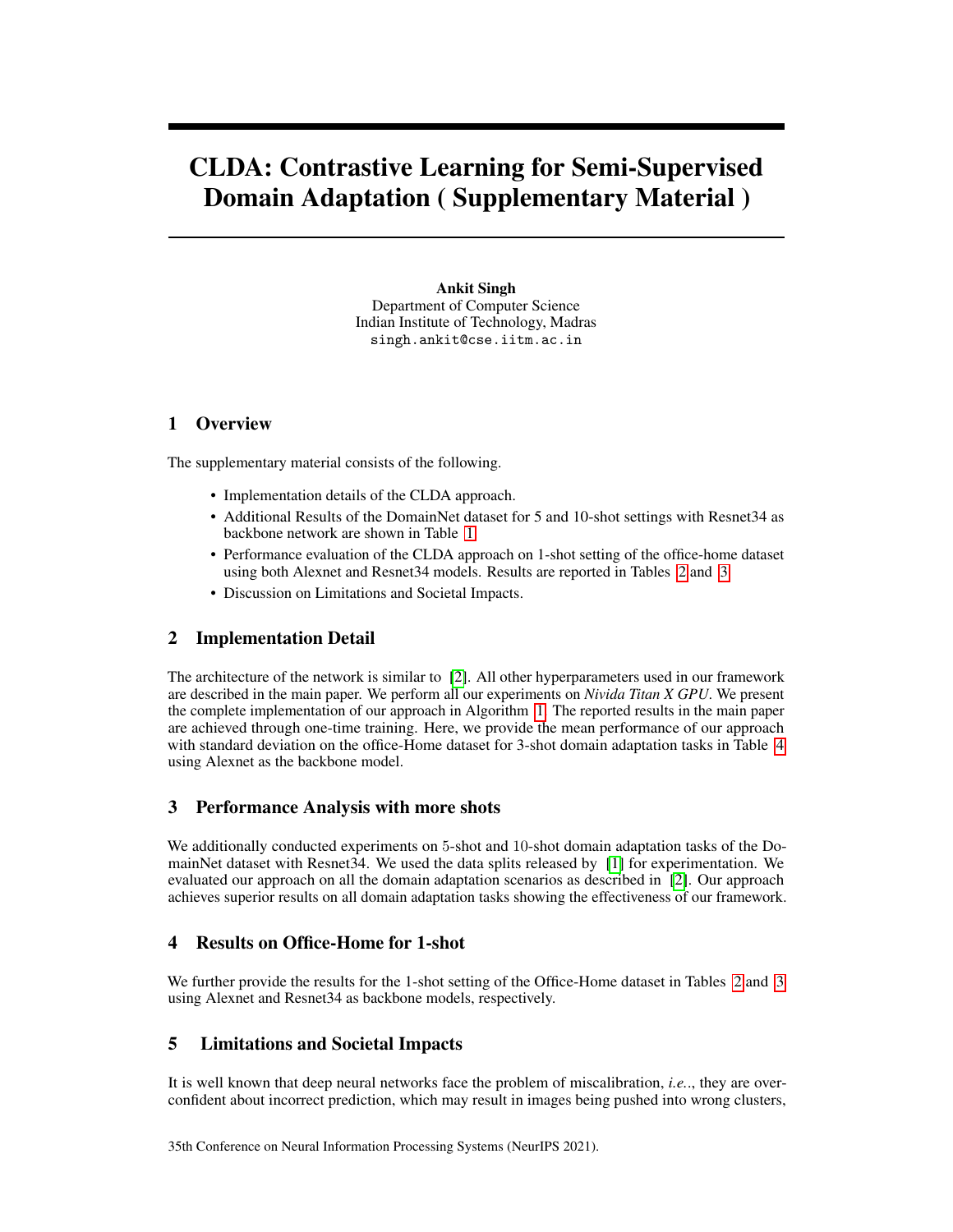which adversely affects the performance. Though Instance Contrastive Learning improves pseudolabel accuracy, other advances in clustering approaches should be explored. A potential direction of research is to develop better and efficient ways of mining confident pseudo labels.

The UDA and SSDA aim to transfer the knowledge from the source domain to the target domain. This knowledge transfer comes with the basic presumption that the source model is unbiased. Any knowledge transfer will propagate the inherent bias to the target domain if there is some bias in the source model. When such a model with its inherent bias gets deployed, it may cause disadvantages to certain people. Thus, ensuring the source model is not inherently biased before any knowledge transfer is vital for fair treatment.

Algorithm 1: CLDA - Contrastive Learning for Semi-Supervised Domain Adaptation

**Input:** Source dataset  $\{\mathcal{D}_s\}$ , Labeled Target dataset  $\{\mathcal{D}_t\}$ , Unlabeled Target dataset  $\{\mathcal{D}_t\}$ , and Model  $\{\mathcal{G}, \mathcal{F}\}\$ 

<sup>1</sup> for *steps* 1 *to* totalsteps do

- 2 Load a mini-batch of source samples  $\{(\mathbf{x}_i^s, y_i^s)\}_{i=1}^{i=B}$  from source dataset  $\mathcal{D}_s$  and target labeled samples  $\{(\mathbf{x}_i^{lt}, y_i^{lt})\}_{i=1}^{i=B}$  from labeled target dataset  $\mathcal{D}_{lt}$
- 3 Compute  $\mathcal{L}_{sup}$  *cross-entropy loss* on both source and labeled target samples.
- 4 Load a mini-batch of unlabeled target samples  $\{(\mathbf{x}_i^t)\}_{i=1}^{i=\mu \times B}$  from target dataset
- $5$  Compute  $\mathcal{L}_{ins}$  *Instance Contrastive Alignment* on input and strongly augmented unlabeled input images.
- <sup>6</sup> Assign the class to the unlabeled target samples based on their pseudo-label.
- <sup>7</sup> Update source centroids
- 8 Compute  $\mathcal{L}_{clu}$  *Inter-Domain Contrastive Alignment* between unlabeled target samples and source samples.
- <span id="page-1-1"></span>9 Update  $\{\mathcal{G}, \mathcal{F}\}\$ using total loss  $\mathcal{L}_{tot} = \mathcal{L}_{sup} + \alpha * \mathcal{L}_{ins} + \beta * \mathcal{L}_{clu}$

#### References

- <span id="page-1-2"></span>[1] Tae-Kyung Kim and Changick Kim. "Attract, Perturb, and Explore: Learning a Feature Alignment Network for Semi-supervised Domain Adaptation". In: *European Conference on Computer Vision*. 2020.
- <span id="page-1-0"></span>[2] Kuniaki Saito, Donghyun Kim, Stan Sclaroff, Trevor Darrell, and Kate Saenko. "Semi-Supervised Domain Adaptation via Minimax Entropy". In: *IEEE International Conference on Computer Vision* (2019), pp. 8049–8057.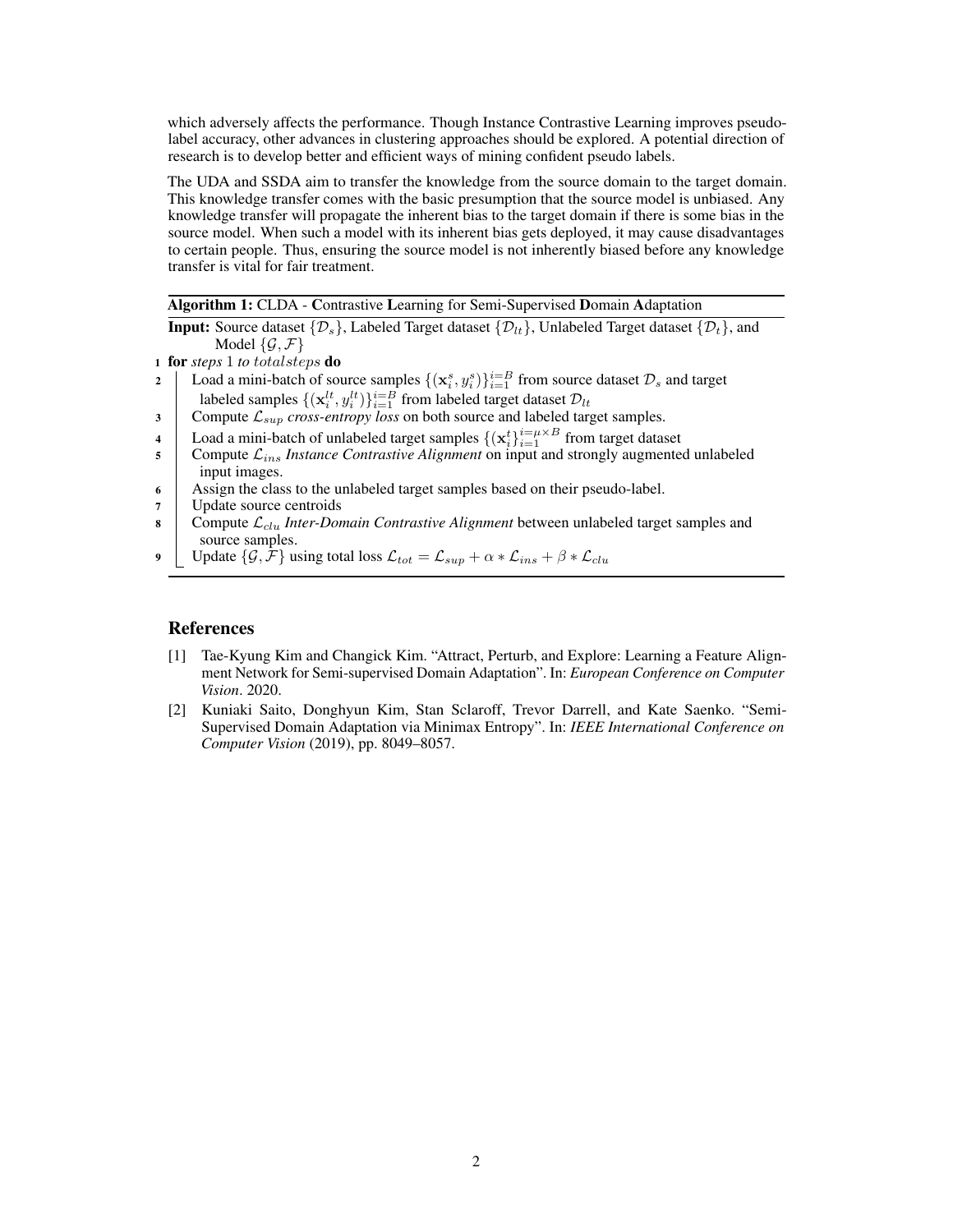<span id="page-2-0"></span>

| <b>Net</b>           | Method      | $R$ to $C$ | $R$ to $P$ | P to C          | C to S | S to P | $R$ to $S$ | P to R | <b>MEAN</b> |  |  |  |
|----------------------|-------------|------------|------------|-----------------|--------|--------|------------|--------|-------------|--|--|--|
| <b>Five-shot</b>     |             |            |            |                 |        |        |            |        |             |  |  |  |
| Resnet <sub>34</sub> | $S+T$       | 64.5       | 63.1       | 64.2            | 59.2   | 60.4   | 56.2       | 75.7   | 63.3        |  |  |  |
|                      | <b>DANN</b> | 63.7       | 62.9       | 60.5            | 55.0   | 59.5   | 55.8       | 72.6   | 61.4        |  |  |  |
|                      | CDAN        | 68.0       | 65.0       | 65.5            | 58.0   | 62.8   | 58.4       | 74.8   | 64.6        |  |  |  |
|                      | <b>ENT</b>  | 77.1       | 71.0       | 75.7            | 61.9   | 66.2   | 64.6       | 81.1   | 71.1        |  |  |  |
|                      | MME         | 75.5       | 70.4       | 74.0            | 65.0   | 68.2   | 65.5       | 79.9   | 71.2        |  |  |  |
|                      | <b>APE</b>  | 77.7       | 73.0       | 76.9            | 67.0   | 71.4   | 68.8       | 80.5   | 73.6        |  |  |  |
|                      | CLDA        | 80.3       | 76.0       | 77.8            | 71.6   | 74.5   | 72.9       | 84.0   | 76.7        |  |  |  |
|                      |             |            |            | <b>Ten-shot</b> |        |        |            |        |             |  |  |  |
|                      | $S+T$       | 68.5       | 66.4       | 69.2            | 64.8   | 64.2   | 60.7       | 77.3   | 67.3        |  |  |  |
|                      | <b>DANN</b> | 70.0       | 64.5       | 64.0            | 56.9   | 60.7   | 60.5       | 75.9   | 64.6        |  |  |  |
|                      | <b>CDAN</b> | 69.3       | 65.3       | 64.6            | 57.5   | 61.6   | 60.2       | 77.0   | 65.1        |  |  |  |
| Resnet <sub>34</sub> | <b>ENT</b>  | 79.0       | 72.9       | 78.0            | 68.9   | 68.4   | 68.1       | 82.6   | 74.0        |  |  |  |
|                      | MME         | 77.1       | 71.9       | 76.3            | 67.0   | 69.7   | 67.8       | 81.2   | 73.0        |  |  |  |
|                      | APE         | 79.8       | 75.1       | 78.9            | 70.5   | 73.6   | 70.8       | 82.9   | 76.8        |  |  |  |
|                      | CLDA        | 81.2       | 77.7       | 80.3            | 74.1   | 77.1   | 74.1       | 85.1   | 78.5        |  |  |  |

Table 1: Classification accuracy (%) on the DomainNet dataset with the Resnet34 backbone on 5-shot and 10-shot settings. We have highlighted the best method for each domain adaptation task. Numbers show top-1 accuracy values for different domain adaptation scenarios. CLDA surpasses all the baseline methods in all adaptation scenarios.

<span id="page-2-1"></span>

| Net      | Method      | $RI \rightarrow Cl$ | $R1 \rightarrow Pr$ | $RI \rightarrow Ar$ | $Pr \rightarrow R1$ | $Pr \rightarrow Cl$ | $Pr \rightarrow Ar$ | $Ar \rightarrow Pl$ | $Ar \rightarrow Cl$ | $Ar \rightarrow R1$ | $Cl \rightarrow R1$ | $Cl \rightarrow Ar$ | $Cl \rightarrow Pr$ | Mean |
|----------|-------------|---------------------|---------------------|---------------------|---------------------|---------------------|---------------------|---------------------|---------------------|---------------------|---------------------|---------------------|---------------------|------|
| One-shot |             |                     |                     |                     |                     |                     |                     |                     |                     |                     |                     |                     |                     |      |
|          | $S+T$       | 37.5                | 63.1                | 44.8                | 54.3                | 31.7                | 31.5                | 48.8                | 31.1                | 53.3                | 48.5                | 33.9                | 50.8                | 44.1 |
| Alexnet  | <b>DANN</b> | 42.5                | 64.2                | 45.1                | 56.4                | 36.6                | 32.7                | 43.5                | 34.4                | 51.9                | 51.0                | 33.8                | 49.4                | 45.1 |
|          | <b>ADR</b>  | 37.8                | 63.5                | 45.4                | 53.5                | 32.5                | 32.2                | 49.5                | 31.8                | 53.4                | 49.7                | 34.2                | 50.4                | 44.5 |
|          | <b>CDAN</b> | 36.1                | 62.3                | 42.2                | 52.7                | 28.0                | 27.8                | 48.7                | 28.0                | 51.3                | 41.0                | 26.8                | 49.9                | 41.2 |
|          | ENT         | 26.8                | 65.8                | 45.8                | 56.3                | 23.5                | 21.9                | 47.4                | 22.1                | 53.4                | 30.8                | 18.1                | 53.6                | 38.8 |
|          | <b>MME</b>  | 42.0                | 69.6                | 48.3                | 58.7                | 37.8                | 34.9                | 52.5                | 36.4                | 57.0                | 54.1                | 39.5                | 59.1                | 49.2 |
|          | BiAT        |                     |                     | ۰                   | ۰                   |                     |                     |                     |                     |                     |                     |                     |                     | 49.6 |
|          | <b>CLDA</b> | 45.0                | 72.6                | 51.5                | 62.4                | 37.1                | 40.0                | 61.4                | 37.2                | 61.5                | 59.4                | 43.2                | 61.3                | 52.7 |

Table 2: Performance evaluation of Office-Home dataset on 1-shot setting using Alexnet. Values show classification accuracy of different domain adaptation scenarios on 1-shot setting using Alexnet. Best results are marked in bold. CLDA surpasses all the baseline methods in most adaptation scenarios. Our Proposed framework achieves the best average performance among all compared methods.

<span id="page-2-2"></span>

| Net                  | Method        | $RI \rightarrow Cl$ | $Rl \rightarrow Pr$ | $Rl \rightarrow Ar$ | $Pr \rightarrow R1$ | $Pr \rightarrow Cl$ | $Pr \rightarrow Ar$ | $Ar \rightarrow Pl$ | $Ar \rightarrow Cl$ | $Ar \rightarrow Rl$ | $Cl \rightarrow Rl$ | $Cl \rightarrow Ar$ | $Cl \rightarrow Pr$ | Mean |
|----------------------|---------------|---------------------|---------------------|---------------------|---------------------|---------------------|---------------------|---------------------|---------------------|---------------------|---------------------|---------------------|---------------------|------|
| Three-shot           |               |                     |                     |                     |                     |                     |                     |                     |                     |                     |                     |                     |                     |      |
|                      | $S+T$         | 55.7                | 80.8                | 67.8                | 73.1                | 53.8                | 63.5                | 73.1                | 54.0                | 74.2                | 68.3                | 57.6                | 72.3                | 66.2 |
|                      | <b>DANN</b>   | 57.3                | 75.5                | 65.2                | 69.2                | 51.8                | 56.6                | 68.3                | 54.7                | 73.8                | 67.1                | 55.1                | 67.5                | 63.5 |
|                      | <b>ENT</b>    | 62.6                | 85.7                | 70.2                | 79.9                | 60.5                | 63.9                | 79.5                | 61.3                | 79.1                | 76.4                | 64.7                | 79.1                | 71.9 |
| Resnet <sub>34</sub> | <b>MME</b>    | 64.6                | 85.5                | 71.3                | 80.1                | 64.6                | 65.5                | 79.0                | 63.6                | 79.7                | 76.6                | 67.2                | 79.3                | 73.1 |
|                      | Meta-MME      | 65.2                |                     |                     |                     | 64.5                | 66.7                | -                   | 63.3                | -                   |                     | 67.5                | -                   |      |
|                      | APE           | 66.4                | 86.2                | 73.4                | 82.0                | 65.2                | 66.1                | 81.1                | 63.9                | 80.2                | 76.8                | 66.6                | 79.9                | 74.0 |
|                      | CLDA (1 shot) | 60.2                | 83.2                | 72.6                | 81.0                | 55.9                | 66.2                | 76.1                | 56.3                | 79.3                | 76.3                | 66.3                | 73.9                | 70.6 |
|                      | CLDA(3 shot)  | 66.0                | 87.6                | 76.7                | 82.2                | 63.9                | 72.4                | 81.4                | 63.4                | 81.3                | 80.3                | 70.5                | 80.9                | 75.5 |

Table 3: Results Analysis in Office-Home. We perform experiments on all domain adaptation tasks of the Office-Home datasets using Resnet34 in both 1 and 3-shot settings. We have highlighted the best method for each transfer task. CLDA surpasses all the baseline methods in most adaptation scenarios. CLDA with only one labeled target sample per class achieves superior performance than DANN method with three labeled samples per class.